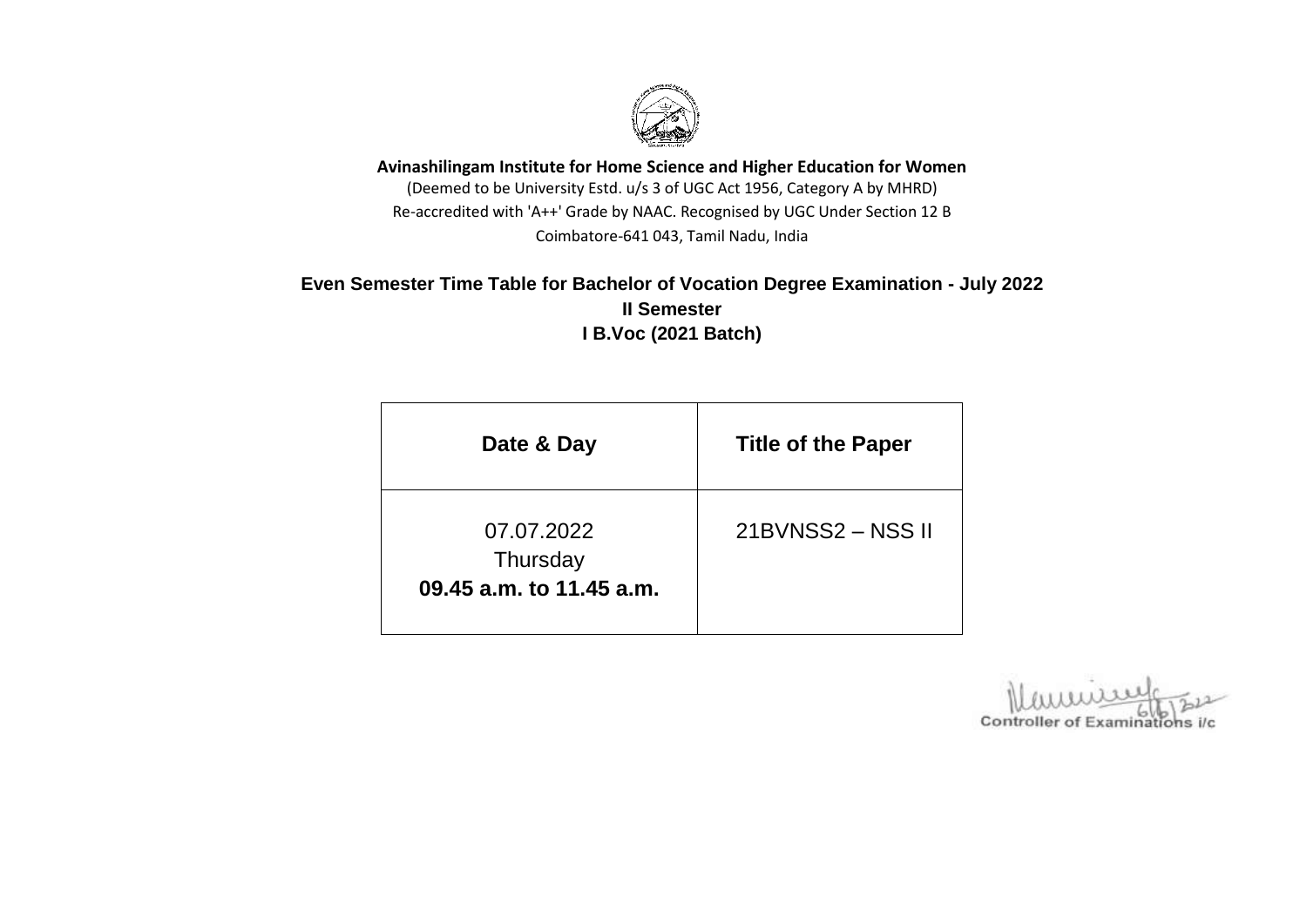

### **Avinashilingam Institute for Home Science and Higher Education for Women**

(Deemed to be University, Estd. u/s 3 of UGC Act 1956 Category 'A' by MHRD) Re-accredited with A++ Grade by NAAC. Recognised by UGC Under Section 12 B **Coimbatore - 641 043, Tamil Nadu, India**

#### **Even Semester Time Table for Bachelor of Vocation Degree Examination - July 2022 II Semester I B.Voc (2021 Batch)**

**Major: Textile Dyeing and Printing Session & Time Forenoon: 9.45a.m. to 12.45p.m.**

| <b>Date</b> | 11.07.2022                              | 12.07.2022                                         | 13.07.2022               | 14.07.2022                                  | 15.07.2022                                      |
|-------------|-----------------------------------------|----------------------------------------------------|--------------------------|---------------------------------------------|-------------------------------------------------|
| Year        | Monday                                  | Tuesdav                                            | Wednesday                | Thursday                                    | Friday                                          |
| l B.Voc     | 21VLEN02<br><b>Professional English</b> | 21VTDC04 Stages of<br>Mechanical Dyeing<br>Methods | 21VTDC05 Natural<br>Dyes | 21VTDC06<br>Entrepreneurship<br>Development | 21VTDC07 Dyed and Printed<br><b>Fabric Care</b> |

#### **Major: Artificial Intelligence and Machine Learning**

| <b>Date</b> | 11.07.2022                  | 12.07.2022     | 13.07.2022            | 14.07.2022                    | 15.07.2022                    |
|-------------|-----------------------------|----------------|-----------------------|-------------------------------|-------------------------------|
|             | Monday                      | Tuesdav        | Wednesday             | Thursday                      | Friday                        |
| Year        |                             |                |                       |                               |                               |
| I B.Voc     | 21VLEN02                    | 21VAIC04       | 21VAIC05 Introduction | 21VAIC06 Problem Solving      | 21 VAIC07 Statistical Methods |
|             | <b>Professional English</b> | Programming in | to Databases          | using Artificial Intelligence | using SPSS                    |
|             |                             | Python         |                       |                               |                               |
|             |                             |                |                       |                               |                               |
|             |                             |                |                       |                               |                               |

Controller of Examinations i/c